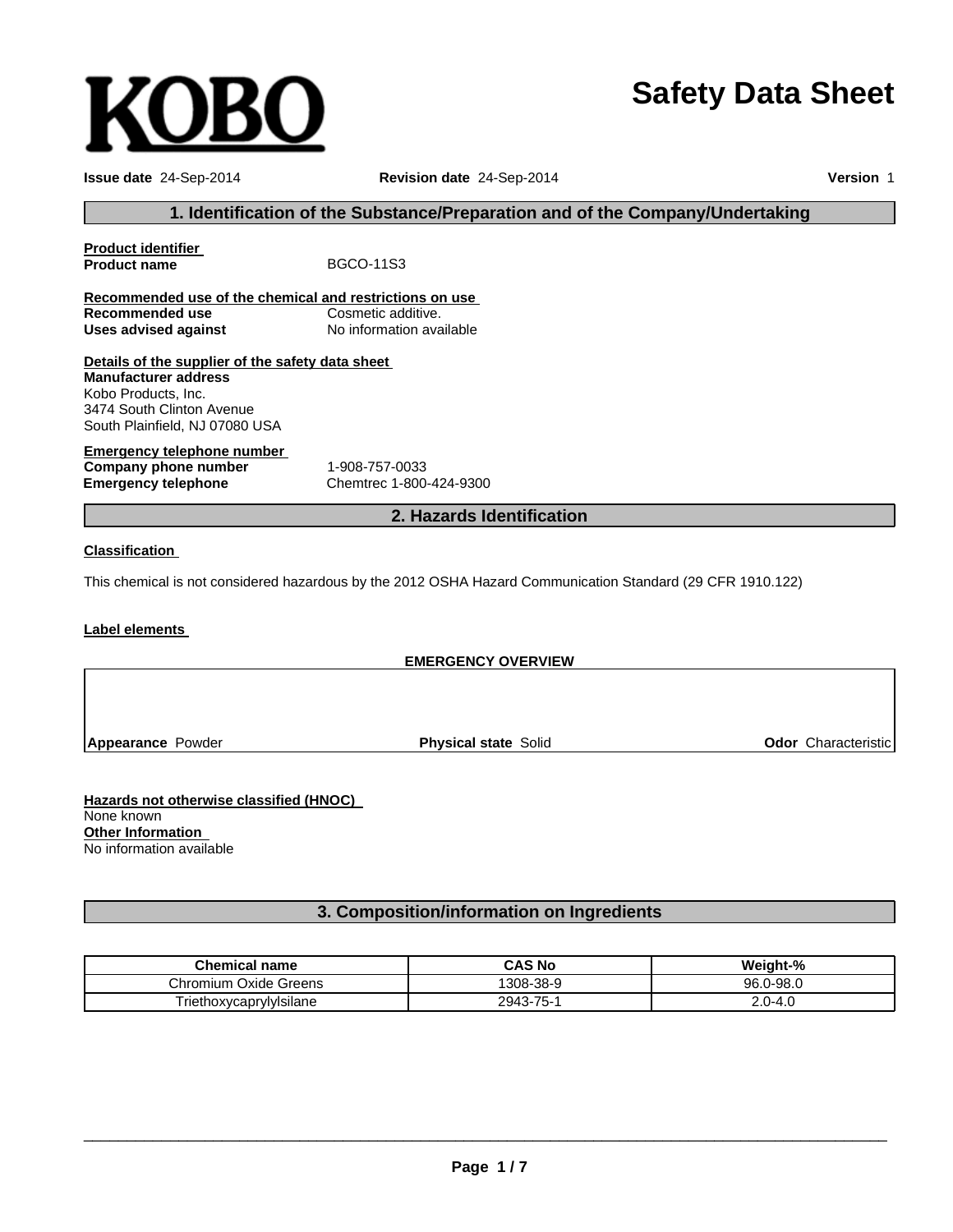### **4. First aid measures**

 $\_$  , and the set of the set of the set of the set of the set of the set of the set of the set of the set of the set of the set of the set of the set of the set of the set of the set of the set of the set of the set of th

#### **First aid measures**

| <b>General advice</b>                                                      | If symptoms persist, call a physician.                                                                                             |  |
|----------------------------------------------------------------------------|------------------------------------------------------------------------------------------------------------------------------------|--|
| Eye contact                                                                | Rinse immediately with plenty of water, also under the eyelids, for at least 15 minutes. If<br>symptoms persist, call a physician. |  |
| <b>Skin contact</b>                                                        | Wash off immediately with soap and plenty of water while removing all contaminated<br>clothes and shoes.                           |  |
| <b>Inhalation</b>                                                          | Remove to fresh air. If breathing is irregular or stopped, administer artificial respiration.                                      |  |
| Ingestion                                                                  | If swallowed, do not induce vomiting: seek medical advice immediately and show this<br>container or label.                         |  |
| Self-protection of the first aider                                         | Use personal protective equipment as required.                                                                                     |  |
| Most important symptoms and effects, both acute and delayed                |                                                                                                                                    |  |
| <b>Symptoms</b>                                                            | No known effects under normal use conditions.                                                                                      |  |
| Indication of any immediate medical attention and special treatment needed |                                                                                                                                    |  |
| Note to physicians                                                         | Effects of exposure (inhalation, ingestion or skin contact) to substance may be delayed.                                           |  |

#### **5. Fire-fighting measures**

#### **Suitable extinguishing media**

Use extinguishing measures that are appropriate to local circumstances and the surrounding environment.

#### **Unsuitable extinguishing media** No information available.

#### **Specific hazards arising from the chemical**

None in particular.

**Explosion data Sensitivity to mechanical impact** None. **Sensitivity to static discharge** None.

#### **Protective equipment and precautions for firefighters**

Use personal protective equipment as required.

#### **6. Accidental release measures**

#### **Personal precautions, protective equipment and emergency procedures**

| <b>Personal precautions</b>                          | Use personal protective equipment as required. Wash thoroughly after handling. Avoid<br>contact with eyes. Avoid creating dust. |
|------------------------------------------------------|---------------------------------------------------------------------------------------------------------------------------------|
| For emergency responders                             | Use personal protective equipment as required.                                                                                  |
| <b>Environmental precautions</b>                     | Collect spillage. Do not allow into any sewer, on the ground or into any body of water.                                         |
| Methods and material for containment and cleaning up |                                                                                                                                 |
| <b>Methods for containment</b>                       | Prevent further leakage or spillage if safe to do so.                                                                           |
| Methods for cleaning up                              | Avoid creating dust. Sweep up and shovel into suitable containers for disposal.                                                 |
| Prevention of secondary hazards                      | Clean contaminated objects and areas thoroughly observing environmental regulations.                                            |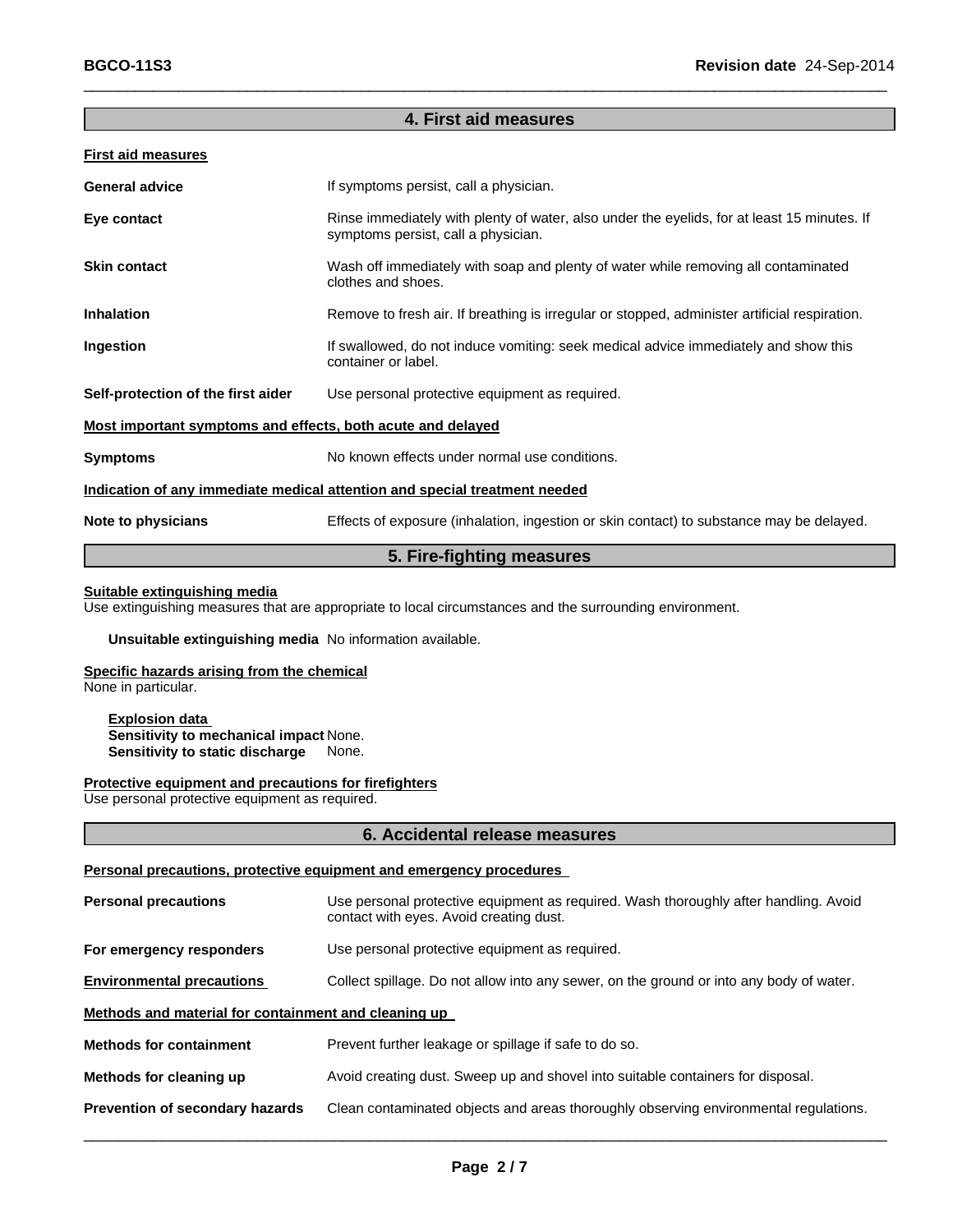### **7. Handling and Storage**

 $\_$  , and the set of the set of the set of the set of the set of the set of the set of the set of the set of the set of the set of the set of the set of the set of the set of the set of the set of the set of the set of th

#### **Precautions for safe handling**

| Advice on safe handling | Use only in well-ventilated areas. Avoid contact with eyes. Use personal protective<br>equipment as required. |
|-------------------------|---------------------------------------------------------------------------------------------------------------|
|                         |                                                                                                               |

#### **Conditions for safe storage, including any incompatibilities**

**Storage conditions** Keep container tightly closed in a dry and well-ventilated place. Store at ambient conditions. **Incompatible materials** Strong oxidizing agents. Strong acids.

### **8. Exposure Controls/Personal Protection**

#### **Control parameters**

#### **Exposure guidelines**

| <b>Chemical name</b>  | <b>ACGIH TLV</b>                     | <b>OSHA PEL</b>                           | <b>NIOSH IDLH</b>                         |
|-----------------------|--------------------------------------|-------------------------------------------|-------------------------------------------|
| Chromium Oxide Greens | TWA: $0.5 \text{ mg/m}^3 \text{ Cr}$ | TWA: $0.5 \text{ mg/m}^3 \text{ Cr}$      | IDLH: $25 \text{ mg/m}^3 \text{ Cr(III)}$ |
| 1308-38-9             |                                      | (vacated) TWA: $0.5$ mg/m <sup>3</sup> Cr | TWA: $0.5$ ma/m <sup>3</sup> Cr           |

#### **Appropriate engineering controls**

| <b>Engineering controls</b>    | Ensure adequate ventilation, especially in confined areas.                                                         |  |
|--------------------------------|--------------------------------------------------------------------------------------------------------------------|--|
|                                | Individual protection measures, such as personal protective equipment                                              |  |
| <b>Eye/face protection</b>     | Wear safety glasses with side shields (or goggles).                                                                |  |
| Skin and body protection       | Wear protective gloves and protective clothing.                                                                    |  |
| <b>Respiratory protection</b>  | In case of insufficient ventilation, wear suitable respiratory equipment.                                          |  |
| General hygiene considerations | Handle in accordance with good industrial hygiene and safety practice. Wash contaminated<br>clothing before reuse. |  |

### **9. Physical and Chemical Properties**

### **Information on basic physical and chemical properties**

| <b>Physical state</b><br>Appearance<br>Color | Solid<br>Powder<br>Green | Odor<br>Odor threshold   | Characteristic<br>No information available |
|----------------------------------------------|--------------------------|--------------------------|--------------------------------------------|
| <b>Property</b>                              | <b>Values</b>            | <b>Remarks</b> •         |                                            |
| рH                                           |                          | No information available |                                            |
| Melting point/freezing point                 | $>1000$ °C               |                          |                                            |
| Boiling point / boiling range                |                          | No information available |                                            |
| <b>Flash point</b>                           |                          | No information available |                                            |
| <b>Evaporation rate</b>                      |                          | No information available |                                            |
| Flammability (solid, gas)                    |                          | No information available |                                            |
| <b>Flammability limit in air</b>             |                          |                          |                                            |
| Upper flammability limit                     |                          | No information available |                                            |
| Lower flammability limit                     |                          | No information available |                                            |
| Vapor pressure                               |                          | No information available |                                            |
| <b>Vapor density</b>                         |                          | No information available |                                            |
| <b>Specific gravity</b>                      |                          | No information available |                                            |
| <b>Water solubility</b>                      | Insoluble in water       |                          |                                            |
| Solubility in other solvents                 |                          | No information available |                                            |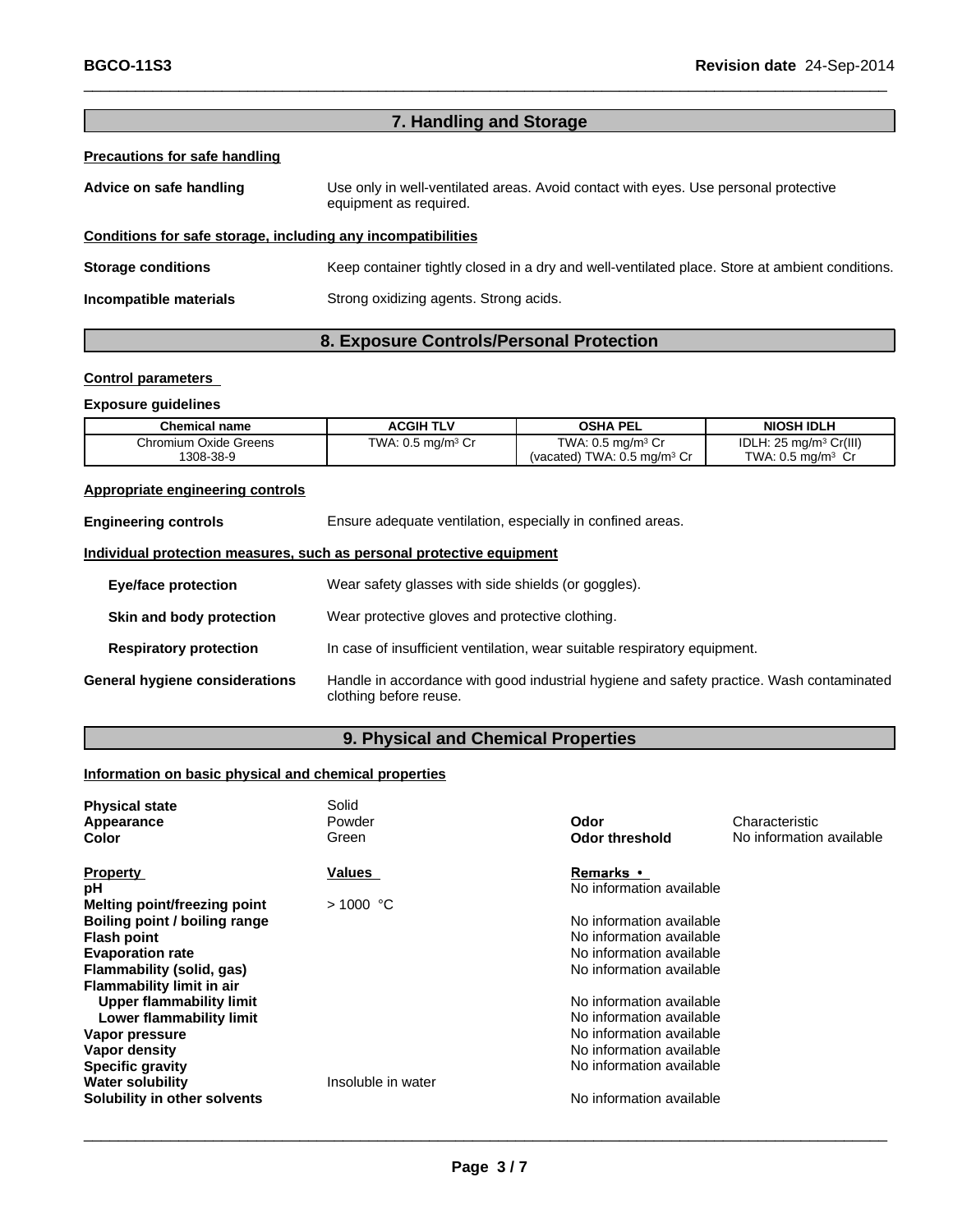**Partition coefficient**<br> **Autoignition temperature**<br> **Autoignition temperature**<br> **Autoignition available Autoignition temperature**<br> **Decomposition temperature No information available**<br>
No information available **Decomposition temperature Kinematic viscosity**<br> **Community** Dynamic viscosity<br> **Community** Dynamic viscosity **Explosive properties**

**Other Information Softening point** No information available

**Molecular weight** No information available **VOC** content (%) No information available **Density No** information available **Bulk density** No information available

**No information available** No information available **Oxidizing properties** No information available

### **10. Stability and Reactivity**

 $\_$  , and the set of the set of the set of the set of the set of the set of the set of the set of the set of the set of the set of the set of the set of the set of the set of the set of the set of the set of the set of th

**Reactivity** No data available

**Chemical stability** Stable under normal conditions.

#### **Possibility of hazardous reactions**

None under normal processing.

**Hazardous polymerization** Hazardous polymerization does not occur.

**Conditions to avoid** None known.

### **Incompatible materials**

Strong oxidizing agents. Strong acids.

#### **Hazardous decomposition products**

None known.

### **11. Toxicological Information**

#### **Information on likely routes of exposure**

#### **Product information**

| <b>Inhalation</b>   | No data available. |
|---------------------|--------------------|
| Eye contact         | No data available. |
| <b>Skin contact</b> | No data available. |
| Ingestion           | No data available. |

#### **Component information**

| <b>Chemical name</b>    | Oral LD50   | <b>Dermal LD50</b> | <b>Inhalation LC50</b> |
|-------------------------|-------------|--------------------|------------------------|
| Triethoxycaprylylsilane | ∵Rat ,      | Rabbit             |                        |
| 2943-75-1               | 10060 µL/kg | = 5910 µL/kg       |                        |

#### **Information on toxicological effects**

**Symptoms** No information available.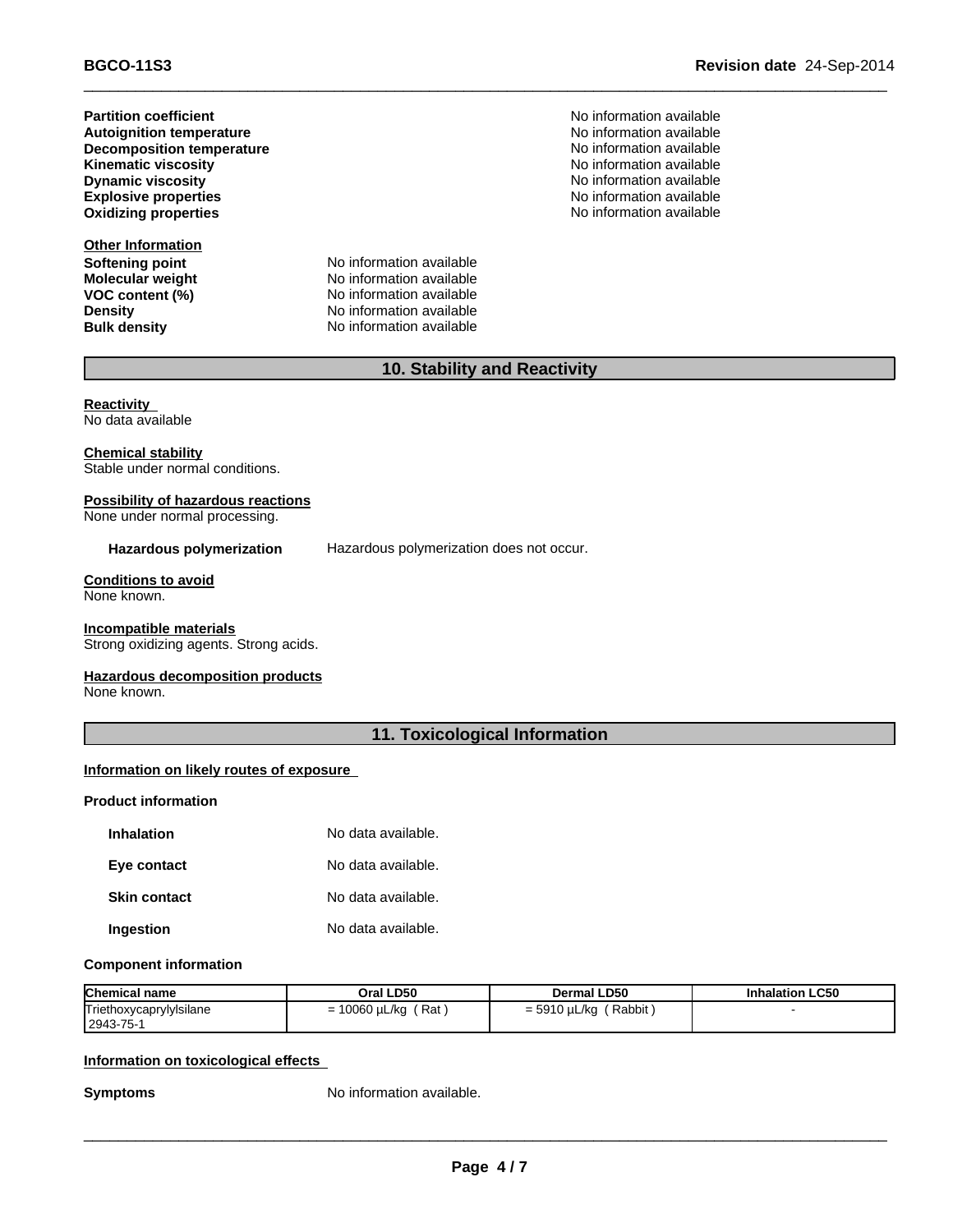#### **Delayed and immediate effects as well as chronic effects from short and long-term exposure**

| <b>Skin corrosion/irritation</b>  | No information available.                                                                 |
|-----------------------------------|-------------------------------------------------------------------------------------------|
| Serious eye damage/eye irritation | May cause slight irritation.                                                              |
| <b>Irritation</b>                 | No information available.                                                                 |
| <b>Corrosivity</b>                | No information available.                                                                 |
| <b>Sensitization</b>              | No information available.                                                                 |
| Germ cell mutagenicity            | No information available.                                                                 |
| Carcinogenicity                   | This product does not contain any carcinogens or potential carcinogens as listed by OSHA, |
|                                   | IARC or NTP.                                                                              |
| <b>Reproductive toxicity</b>      | No information available.                                                                 |
| Developmental toxicity            | No information available.                                                                 |
| <b>Teratogenicity</b>             | No information available.                                                                 |
| <b>STOT - single exposure</b>     | No information available.                                                                 |
| <b>STOT - repeated exposure</b>   | No information available.                                                                 |
| <b>Aspiration hazard</b>          | No information available.                                                                 |

 $\_$  , and the set of the set of the set of the set of the set of the set of the set of the set of the set of the set of the set of the set of the set of the set of the set of the set of the set of the set of the set of th

### **12. Ecological Information**

## **Ecotoxicity**

None known

### **Persistence and degradability**

Not readily biodegradable.

#### **Bioaccumulation**

No information available.

**Other adverse effects** No information available

### **13. Disposal Considerations**

#### **Waste treatment methods**

| Disposal of wastes     | Disposal should be in accordance with applicable regional, national and local laws and<br>regulations. |
|------------------------|--------------------------------------------------------------------------------------------------------|
| Contaminated packaging | Disposal should be in accordance with applicable regional, national and local laws and<br>regulations. |

This product contains one or more substances that are listed with the State of California as a hazardous waste.

| Chemical name         | California Hazardous Waste Status |
|-----------------------|-----------------------------------|
| Chromium Oxide Greens | Toxic                             |
| 1308-38-9             | Corrosive                         |
|                       | Ignitable                         |

\_\_\_\_\_\_\_\_\_\_\_\_\_\_\_\_\_\_\_\_\_\_\_\_\_\_\_\_\_\_\_\_\_\_\_\_\_\_\_\_\_\_\_\_\_\_\_\_\_\_\_\_\_\_\_\_\_\_\_\_\_\_\_\_\_\_\_\_\_\_\_\_\_\_\_\_\_\_\_\_\_\_\_\_\_\_\_\_\_\_\_\_\_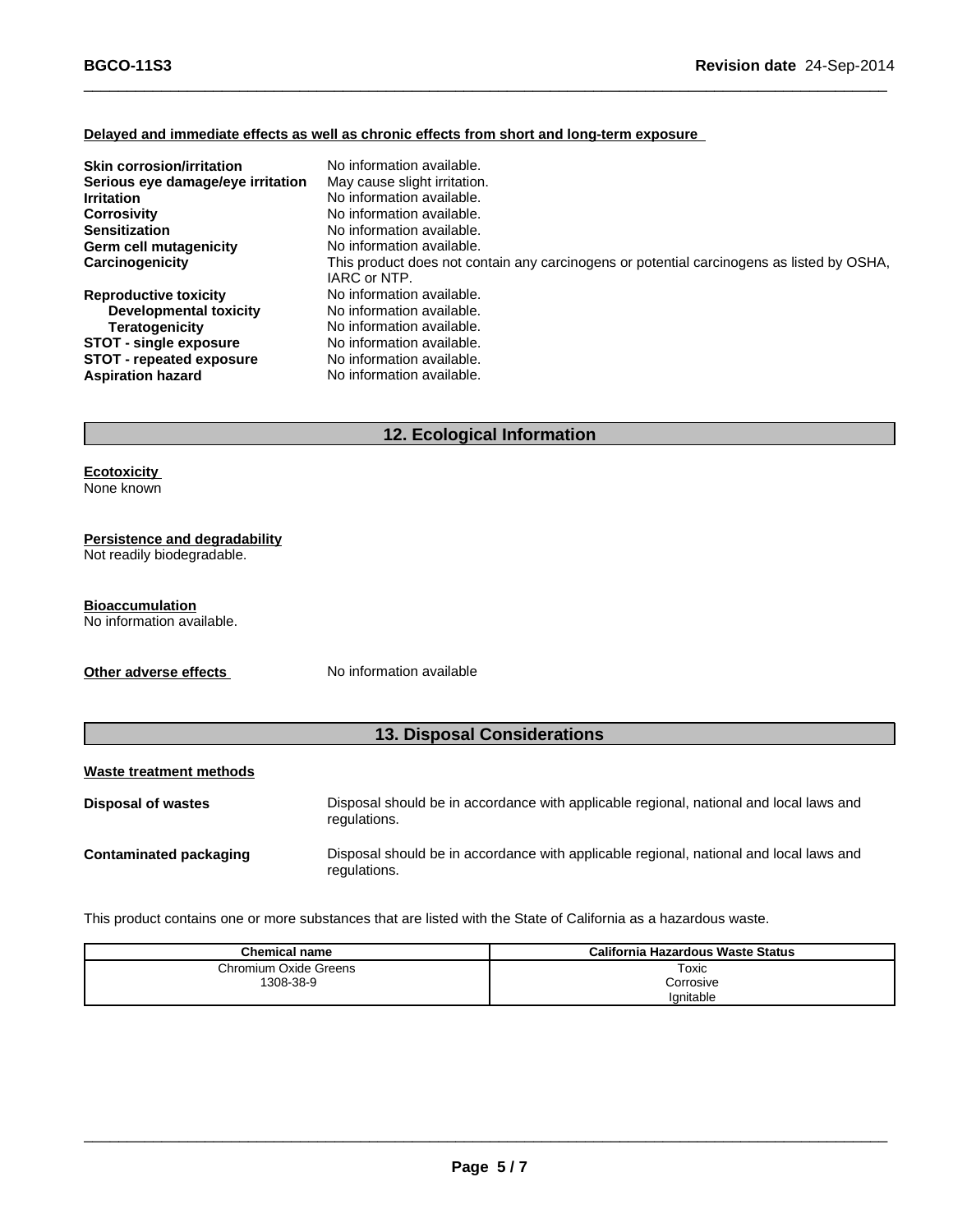# **RID** Not regulated **ADR** Not regulated **14. Transport Information DOT** Not regulated **ICAO** (air) Not regulated **IATA** Not regulated **IMDG** Not regulated

 $\_$  , and the set of the set of the set of the set of the set of the set of the set of the set of the set of the set of the set of the set of the set of the set of the set of the set of the set of the set of the set of th

### **15. Regulatory information**

| <b>International inventories</b> |          |
|----------------------------------|----------|
| <b>TSCA</b>                      | Complies |
| <b>DSL/NDSL</b>                  | Complies |
| <b>EINECS/ELINCS</b>             | Complies |
| <b>ENCS</b>                      | Complies |
| <b>IECSC</b>                     | Complies |
| <b>KECL</b>                      | Complies |
| <b>PICCS</b>                     | Complies |
| <b>AICS</b>                      | Complies |

**Legend:**

**TSCA** - United States Toxic Substances Control Act Section 8(b) Inventory

**DSL/NDSL** - Canadian Domestic Substances List/Non-Domestic Substances List

**EINECS/ELINCS** - European Inventory of Existing Chemical Substances/European List of Notified Chemical Substances

**ENCS** - Japan Existing and New Chemical Substances

**IECSC** - China Inventory of Existing Chemical Substances

**KECL** - Korean Existing and Evaluated Chemical Substances

**PICCS** - Philippines Inventory of Chemicals and Chemical Substances

**AICS** - Australian Inventory of Chemical Substances

#### **US Federal Regulations**

#### **SARA 313**

Section 313 of Title III of the Superfund Amendments and Reauthorization Act of 1986 (SARA). This product does not contain any chemicals which are subject to the reporting requirements of the Act and Title 40 of the Code of Federal Regulations, Part 372

**SARA 311/312 Hazard Categories**

| Acute Health Hazard               | N٥ |
|-----------------------------------|----|
| Chronic Health Hazard             | N٥ |
| Fire Hazard                       | Nο |
| Sudden release of pressure hazard | N٥ |
| <b>Reactive Hazard</b>            | N٥ |

#### **CWA (Clean Water Act)**

This product contains the following substances which are regulated pollutants pursuant to the Clean Water Act (40 CFR 122.21 and 40 CFR 122.42)

| Chemical name                      | <b>CWA - Reportable</b><br>Quantities | <b>CWA - Toxic Pollutants</b> | <b>CWA - Priority Pollutants</b> | <b>CWA - Hazardous</b><br><b>Substances</b> |
|------------------------------------|---------------------------------------|-------------------------------|----------------------------------|---------------------------------------------|
| Chromium Oxide Greens<br>1308-38-9 |                                       |                               |                                  |                                             |